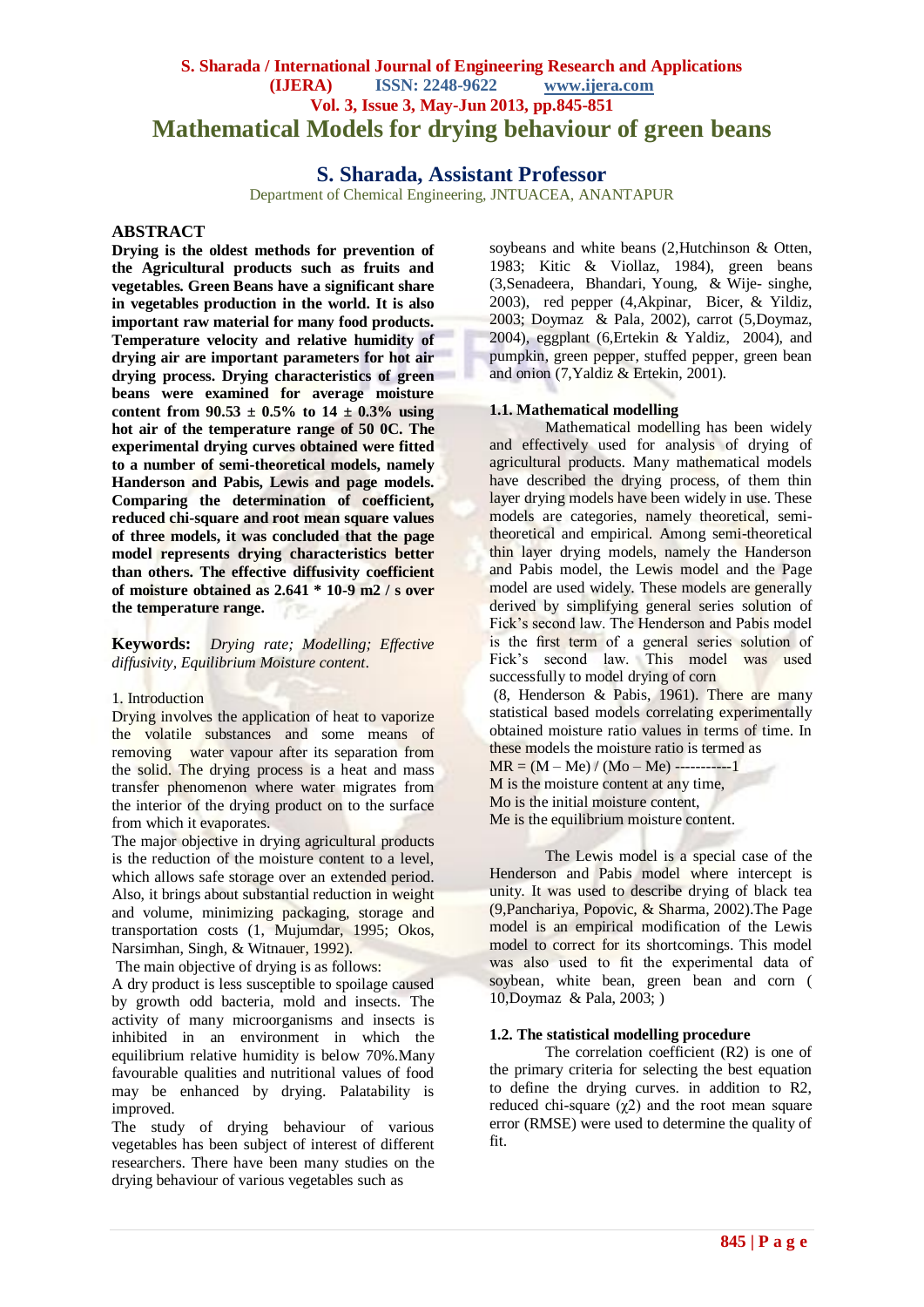#### **S. Sharada / International Journal of Engineering Research and Applications (IJERA) ISSN: 2248-9622 www.ijera.com Vol. 3, Issue 3, May-Jun 2013, pp.845-851**

#### **2. Materials and methods**

Fresh green samples were purchased from the near markets which are suitable for our experiments. Green bean samples are stored at a temperature range of 3-40C for about one day in a refrigerator. They were stored at desired temperature to allow them to attain equilibrium of moisture. Average diameter of bean samples was measured as 16.2cm.then washed and the top and bottom parts of the samples are cut in the form of slices of 4cm length with a knife. The average moisture content of the bean sample was about 90.53% ( on wet weght basis).

#### **2.1. Drying experiments**

Drying experiments were performed in a cabinet laboratory scale hot air dryer, The air drying temperatures were maintained at 50 0C and the relative humidity at 25% The relative humidity of air was determined using wet and dry bulb temperatures obtained from the psychometric chart. Air passed perpendicular to drying surfaces of the samples. Drying process started when drying conditions were achieved constant air temperatures. The green beans samples were placed on a tray in a single layer and the measurement started from this point. Experiments were conducted with  $125 \pm 0.3$  g of green beans. The samples were dried until moisture content reached approximately  $14 \pm 0.3\%$  (w/w). The product was cooled and packed in low density polyethylene bags, which were sealed with heat. The drying data from the different drying runs, were expressed as drying rate versus drying time and moisture ratio versus drying time.

#### **3. Results and discussion**

Drying rate is defined as the amount of water removed and time is shown in Fig. 1 for bean samples during thin layer drying at 50 oC. It is apparent that drying rate decreases continuously with improving drying time. In this curves, there was not constant-rate period but it seen to occur the falling-rate period. The results indicated that diffusion is the most likely physical mechanism governing moisture movement in the bean samples. As expected from Fig. 1, increasing the air temperature increases the drying rate (consequently decreases drying time). The experimental results were showed that air temperature is considered as the most important factor affected drying rate.

Drying rate curve for given beans at 50oC temperature with 1.0m/s air velocity from fig1.Increasing the air temperature increases the drying rate. The experimental results were showed that air temperature is considered as the most important factor for drying rate.

Experimental results of moisture ratio with drying time were fitted with by using models like

Henderson and Pabis, Lewis Model and Page Model Chi square Error :

The chi square error values were calculated for all the three models using the formula

 $\gamma$ 2 =  $\Sigma$  Ni = 1 (MR experimental i – MR Predicted i  $)2 / N - Z$ 

Where  $N =$  number of observations  $= 32$  $Z =$  no of constants

Handerson and Pabis Model:

For  $Z = 2$ ;  $N = 32$ 

 $\gamma$ 2 =  $[(1.00 - 0.986)2 + (0.9535 - 0.943)2 +$ .....................+( 0.002 – 0.374)2] / (32-2)

χ2 (Handerson Model) = 0.00062

Lewis Model:

For  $Z = 1$  $\gamma$ 2 =  $[(1.00 - 0.95)2 + (0.9537 - 0.909)2 +$  $\ldots$ .....................+( 0.0021 – 0.352)2] / (32-1) χ2 (Lewis Model) = 0.00074 Page Model: For  $Z = 2$  $\chi^2$  = [( 1.00 – 0.992)2 + .........................+( 0.0021 –  $0.440$ )<sup>2</sup>] / (32-2) χ2 (Page Model) = 0.00019 Root Mean Square Error: Root mean square error (RMSE) values for all the three models were calculated using the formula RMSE =  $(1/N)$  N i = 1 (MR experimental i – MR Predicted i  $(2)$   $\frac{1}{2}$ RMSE for Handerson & Pabis Model: RMSE =  $[1/32(1.00 - 0.95)2 + (0.9535 - 0.943$  $(0.0021 - 0.374)2$ ]  $\frac{1}{2}$  $RMSE = 0.0964$ RMSE for LEWIS Model: RMSE =  $(1/N)$  Ni = 1 (MR experimental i – MR Predicted i  $(2)$   $\frac{1}{2}$ RMSE =  $[1/32(1.00 - 0.992)2 +$ .................................+(0.0021 – 0.044)2] ½  $RMSE = 0.1732$ RMSE for PAGE Model: RMSE =  $(1/N \sum Ni = 1$  (MR experimental i – MR Predicted i  $2)$   $\frac{1}{2}$ RMSE =  $[1/32(1.00 - 0.992)2 +$ .................................+(0.0021 – 0.044)2] ½  $RMSE = 0.05401$ Determination of effective diffusivity coefficient:  $(\partial M / \partial t) = Deff(\partial 2M / \partial X2)$ Where  $MR = M - Me/Mo$  - Me  $= 8/π2$   $\sqrt{2}$   $\sqrt{2}$  = 1 (1/2n – 1)2exp (-(2n – 1)2π2Deff  $)/4L2$ Simplifying the above equation only the first term of series solution gives the equation MR =  $8/\pi^2$  exp ( $-\pi^2$  Deff t/ 4L2) The slope between ln(MR) and time gives value of  $k_0$  $Ko = \pi 2$  Deff /  $4L2 = 0.018$ Deff =  $(0.0018 *4*10-2)/(3.414)2 = 2.4709*10-8$  $m2/s$ Conclusion: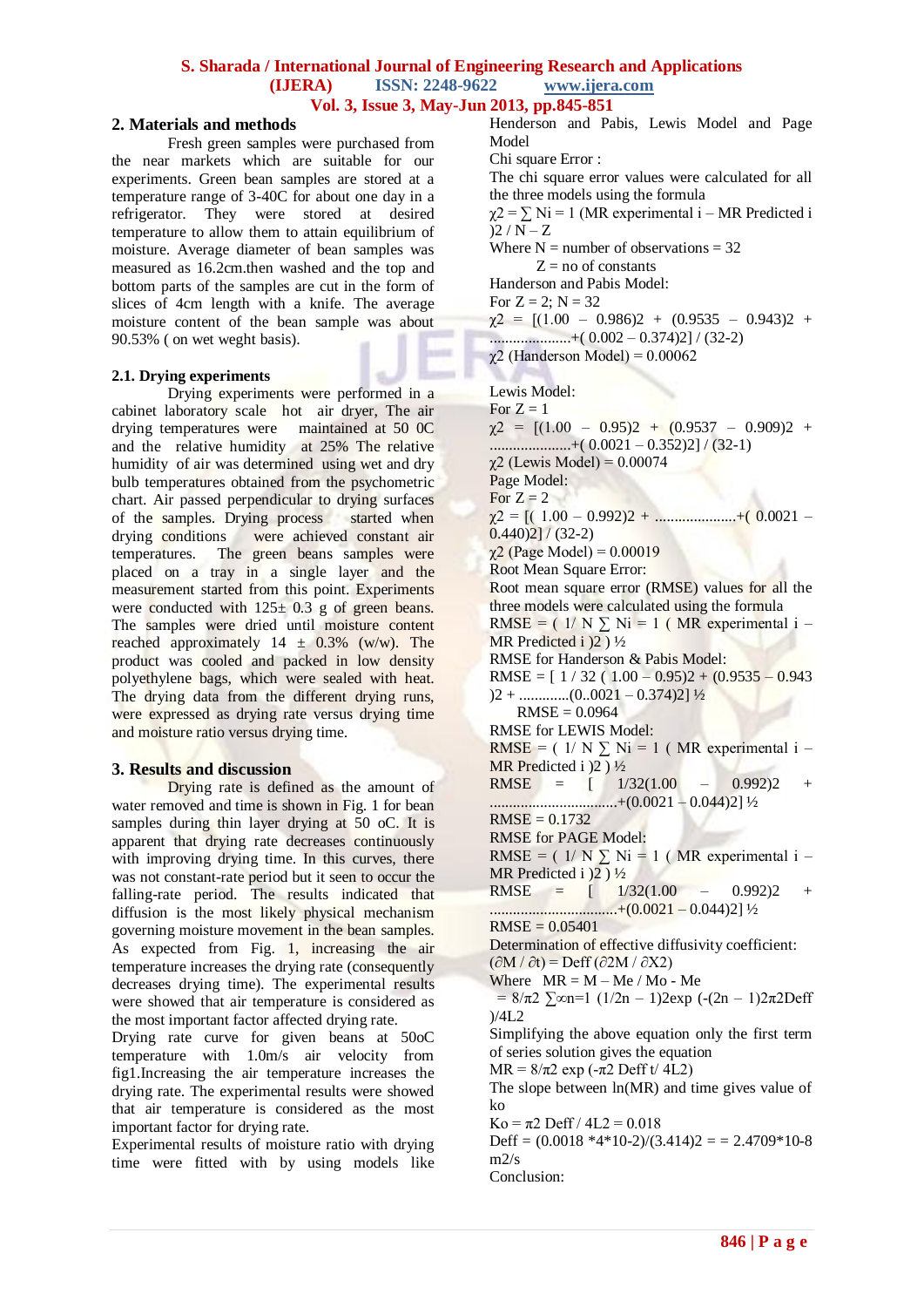## **S. Sharada / International Journal of Engineering Research and Applications (IJERA) ISSN: 2248-9622 www.ijera.com Vol. 3, Issue 3, May-Jun 2013, pp.845-851**

The influence of drying air temperature of 50oC and 1.0m/s of air velocity for green beans was studied. The value of calculated effective diffusivity coefficient was 2.641\*109 m2/s. The drying rate and effective diffusivity increases as the air temperature increases.

 Page empirical Model showed a good fit curve than Handerson and Pabis, Lewis Models. Drying rate curves indicated that drying takes place mostly in the falling rate period expect very short unsteady state initial and constant rate periods. When the temperature was increased the velocity decreased, the effective diffusion coefficients generally increase. The consistency of the model is evident but R2 values for constants are low.

| $\overline{\text{S}}$ .No | Time            | weight          |
|---------------------------|-----------------|-----------------|
| $\mathbf{1}$              | $\mathbf{0}$    | 125             |
| $\overline{2}$            | 3               | 121             |
| $\overline{3}$            | 6               | 119             |
| $\overline{4}$            | 9               | 116             |
| 5                         | 12              | 112             |
| $\overline{6}$            | 15              | 110             |
| 7                         | 18              | 108             |
| $\overline{8}$            | $\overline{21}$ | 105             |
| $\overline{9}$            | 24              | 101             |
| $\overline{10}$           | 27              | 98              |
| $\overline{11}$           | 30              | 95              |
| 12                        | 33              | 91              |
| 13                        | 36              | 88              |
| 14                        | 39              | 86<br>x         |
| $\overline{15}$           | 42              | 82              |
| $\overline{16}$           | 45              | 79              |
| $\overline{17}$           | 48              | $\overline{75}$ |
| $\overline{18}$           | $\overline{51}$ | $\overline{72}$ |
| 19                        | 54              | 70              |
| 20                        | 57              | 68              |
| 21                        | 60              | 66              |
| 22                        | 63              | 63              |
| $\overline{23}$           | 66              | 61              |
| $\overline{24}$           | 69              | 59              |
| $\overline{25}$           | 72              | 56              |
| 26                        | 78              | 54              |
| 27                        | 81              | 52              |
| 28                        | 84              | 50              |
| 29                        | 87              | 48              |
| 30                        | 90              | 45              |
| $\overline{31}$           | 93              | 43              |
| $\overline{32}$           | 96              | $\overline{42}$ |
| 33                        | 99              | 42              |
| 34                        | 100             | 42              |

Table1: observation data of weight of sample with time

| $\overline{S}$ .No      | Time            | Moisture<br>content | Drying rate |
|-------------------------|-----------------|---------------------|-------------|
|                         |                 |                     |             |
| $\mathbf{1}$            | $\overline{0}$  | 69                  | 1.33        |
| $\overline{c}$          | 3               | 66.94               | 1.32        |
| $\overline{\mathbf{3}}$ | 6               | 66.38               | 1.30        |
| $\overline{4}$          | 9               | 65.51               | 1.24        |
| 5                       | 12              | 64.285              | 1.23        |
| 6                       | 15              | 63.636              | 1.20        |
| $\overline{7}$          | 18              | 62.96               | 1.19        |
| 8                       | 21              | 61.904              | 1.17        |
| $\overline{9}$          | $\overline{24}$ | 60.396              | 1.16        |
| 10                      | 27              | 59.1836             | 1.14        |
| 11                      | 30              | 57.894              | 1.11        |
| 12                      | 33              | 56.043              | 1.08        |
| 13                      | $\overline{36}$ | 54.56               | 1.04        |
| 14                      | $\overline{39}$ | 53.49               | 1.00        |
| 15                      | $\overline{42}$ | 51.2195             | 0.97        |
| 16                      | 45              | 49.367              | 0.92        |
| 17                      | $\overline{48}$ | 46.666              | 0.91        |
| 18                      | $\overline{51}$ | 44.42               | 0.89        |
| 19                      | 54              | 42.86               | 0.80        |
| 20                      | 57              | 41.26               | 0.74        |
| $\overline{21}$         | 60              | 39.93               | 0.70        |
| $\overline{22}$         | 63              | 37.507              | 0.68        |
| $\overline{23}$         | 66              | 35.841              | 0.62        |
| 24                      | 69              | 32.403              | 0.58        |
| $\overline{25}$         | $\overline{72}$ | 29.671              | 0.54        |
| 26                      | $\overline{75}$ | 27.925              | 0.48        |
| 27                      | 78              | 26.01               | 0.46        |
| 28                      | 81              | 24.39               | 0.38        |
| 29                      | 84              | 22.21               | 0.26        |
| 30                      | 87              | 20.01               | 0.20        |
| $\overline{31}$         | 90              | 17.34               | 0.14        |
| $\overline{32}$         | 93              | 12.01               | 0.041       |
| 33                      | 96              | 9.46                | 0.002       |
| 34                      | 99              | 8.02                | 0.001       |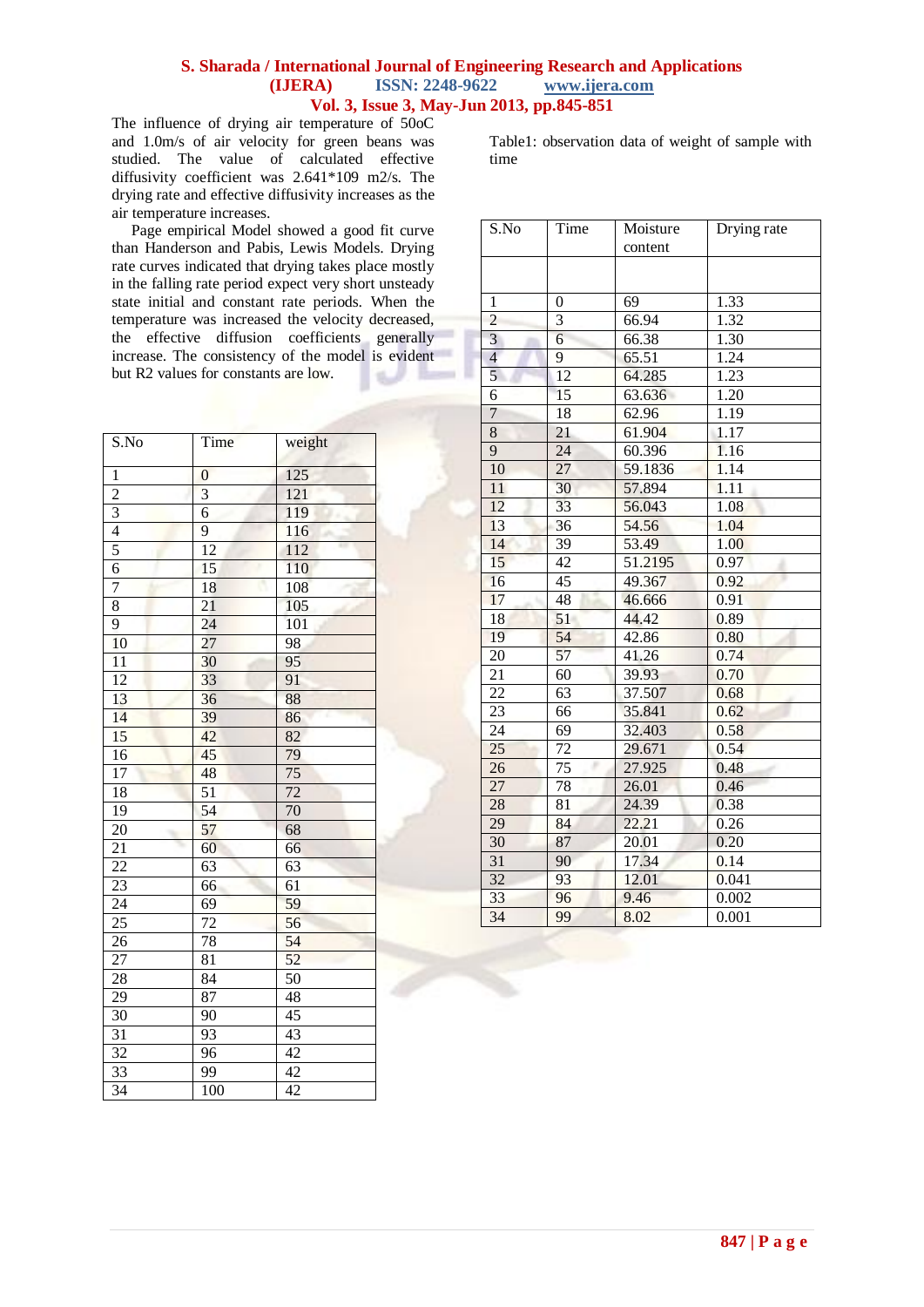# **S. Sharada / International Journal of Engineering Research and Applications**

**ISSN: 2248-9622** 

**Vol. 3, Issue 3, May-Jun 2013, pp.845-851**

Table2: Calculated values of moisture contents and drying rates.

|                  | Moisture Ratio      | Predicted values of different models |             |            |
|------------------|---------------------|--------------------------------------|-------------|------------|
| S.No             | Experimental values | Henderson & Pabis Model              | Lewis Model | Page Model |
| 1                | 1.00                | 0.9860                               | 0.95        | 0.992      |
| $\overline{2}$   | 0.9535              | 0.943                                | 0.909       | 0.982      |
| $\overline{3}$   | 0.9502              | 0.9321                               | 0.898       | 0.9714     |
| $\overline{4}$   | 0.9376              | 0.9241                               | 0.890       | 0.9604     |
| $\overline{5}$   | 0.9158              | 0.907                                | 0.873       | 0.946      |
| $\overline{6}$   | 0.9042              | 0.906                                | 0.874       | 0.929      |
| $\boldsymbol{7}$ | 0.8732              | 0.894                                | 0.8619      | 0.904      |
| $\overline{8}$   | 0.8463              | 0.862                                | 0.8310      | 0.894      |
| $\overline{9}$   | 0.8247              | 0.841                                | 0.8108      | 0.876      |
| $\overline{10}$  | 0.7889              | 0.801                                | 0.772       | 0.864      |
| 11               | 0.7421              | 0.7620                               | 0.734       | 0.860      |
| $\overline{12}$  | 0.7230              | 0.734                                | 0.707       | 0.821      |
| $\overline{13}$  | 0.6824              | 0.693                                | 0.668       | 0.800      |
| 14               | 0.6494              | 0.689                                | 0.664       | 0.798      |
| 15               | 0.6011              | 0.670                                | 0.645       | 0.770      |
| 16               | 0.5610              | 0.664                                | 0.640       | 0.720      |
| $\overline{17}$  | 0.5332              | 0.620                                | 0.597       | 0.690      |
| 18               | 0.5001              | 0.609                                | 0.587       | 0.643      |
| 19               | 0.4808              | 0.594                                | 0.5726      | 0.621      |
| $\overline{20}$  | 0.4375              | 0.568                                | 0.5476      | 0.604      |
| $\overline{21}$  | 0.4078              | 0.549                                | 0.5293      | 0.598      |
| $\overline{22}$  | 0.3469              | 0.520                                | 0.5013      | 0.582      |
| 23               | 0.2976              | 0.511                                | 0.4296      | 0.579      |
| $\overline{24}$  | 0.2665              | 0.499                                | 0.4811      | 0.560      |
| 25               | 0.2321              | 0.484                                | 0.466       | 0.538      |
| $\overline{26}$  | 0.2033              | 0.480                                | 0.4627      | 0.530      |
| $\overline{27}$  | 0.1644              | 0.462                                | 0.442       | 0.512      |
| 28               | 0.0977              | 0.454                                | 0.4377      | 0.502      |
| 29               | 0.0721              | 0.390                                | 0.3760      | 0.498      |
| $\overline{30}$  | 0.042               | 0.387                                | 0.379       | 0.482      |
| $\overline{31}$  | 0.0021              | 0.374                                | 0.352       | 0.440      |

Table3: Experimental and predicted values of three mathematical models.

| Temperature OC | <b>Models and Constants</b>          | R2     | $\chi$ <sup>2</sup> | <b>RMSE</b> |
|----------------|--------------------------------------|--------|---------------------|-------------|
| 50             | Handerson and Pabis                  | 0.9971 | 0.00062             | 0.0964      |
|                | $(a = 1.0372$ ; k = 0.0056)          |        |                     |             |
| 50             | Lewis $(k = 0.0054)$                 | 0.9963 | 0.00074             | 0.1732      |
| 50             | PAGE ( $k = 0.0023$ ; $y = 1.1531$ ) | 0.992  | 0.00019             | 0.05401     |
| $-$<br>____    | .                                    |        |                     |             |

Table4: Curve fitting criteria for the drying models for green beans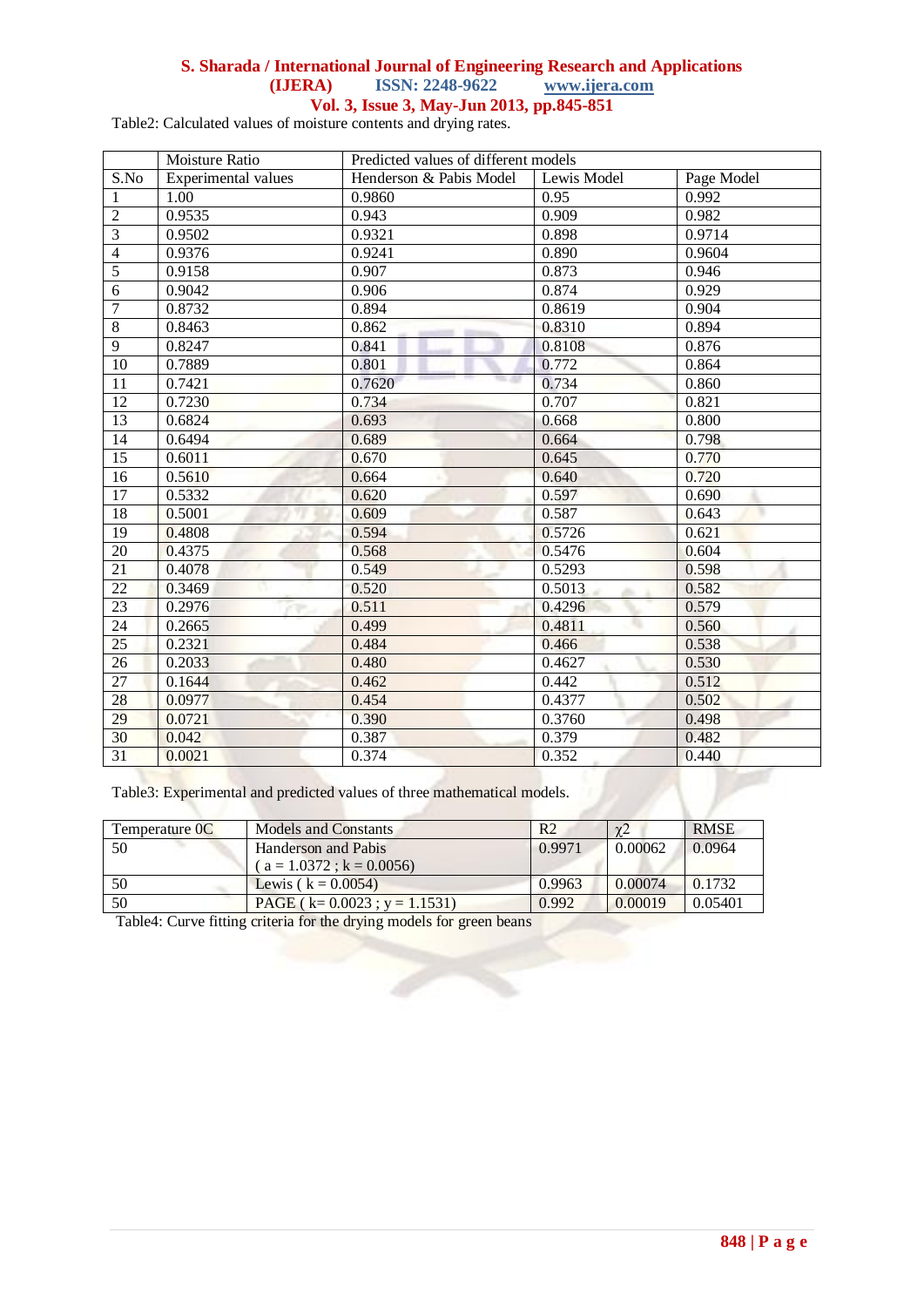**S. Sharada / International Journal of Engineering Research and Applications (IJERA) ISSN: 2248-9622 www.ijera.com**



Fig2: Variation of Experimental and predicted moisture ratio by Handerson and Pabis Model.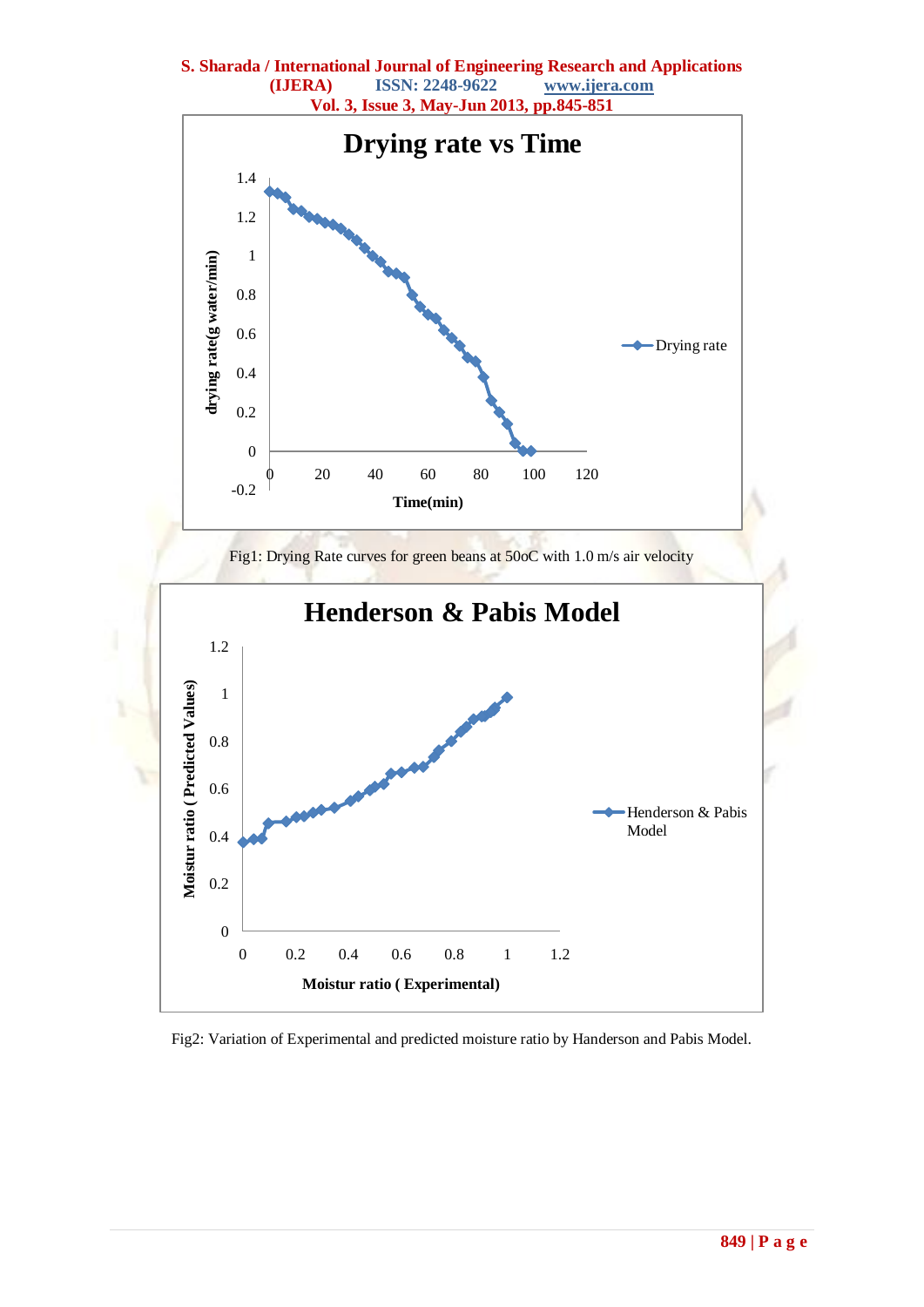**S. Sharada / International Journal of Engineering Research and Applications (IJERA) ISSN: 2248-9622 www.ijera.com**





|       |  | Nomenclature |
|-------|--|--------------|
| a k v |  | – constai    |

| constants in models |                                                                                                                       |
|---------------------|-----------------------------------------------------------------------------------------------------------------------|
|                     |                                                                                                                       |
|                     |                                                                                                                       |
|                     |                                                                                                                       |
|                     |                                                                                                                       |
|                     |                                                                                                                       |
|                     | (kg                                                                                                                   |
|                     |                                                                                                                       |
|                     | effective diffusivity coefficient m2/s)<br>half-thickness of<br>moisture content (kg)<br>equilibrium moisture content |

| M0             | initial moisture content (kg moisture/kg) |
|----------------|-------------------------------------------|
| dry matter)    |                                           |
| N              | number of observations                    |
| n              | positive integer                          |
| R <sub>2</sub> | determination of coefficient              |
| т              | air temperature $(0C)$                    |
|                | drying time (min)                         |

- z number of constants
- RMSE Root mean square error